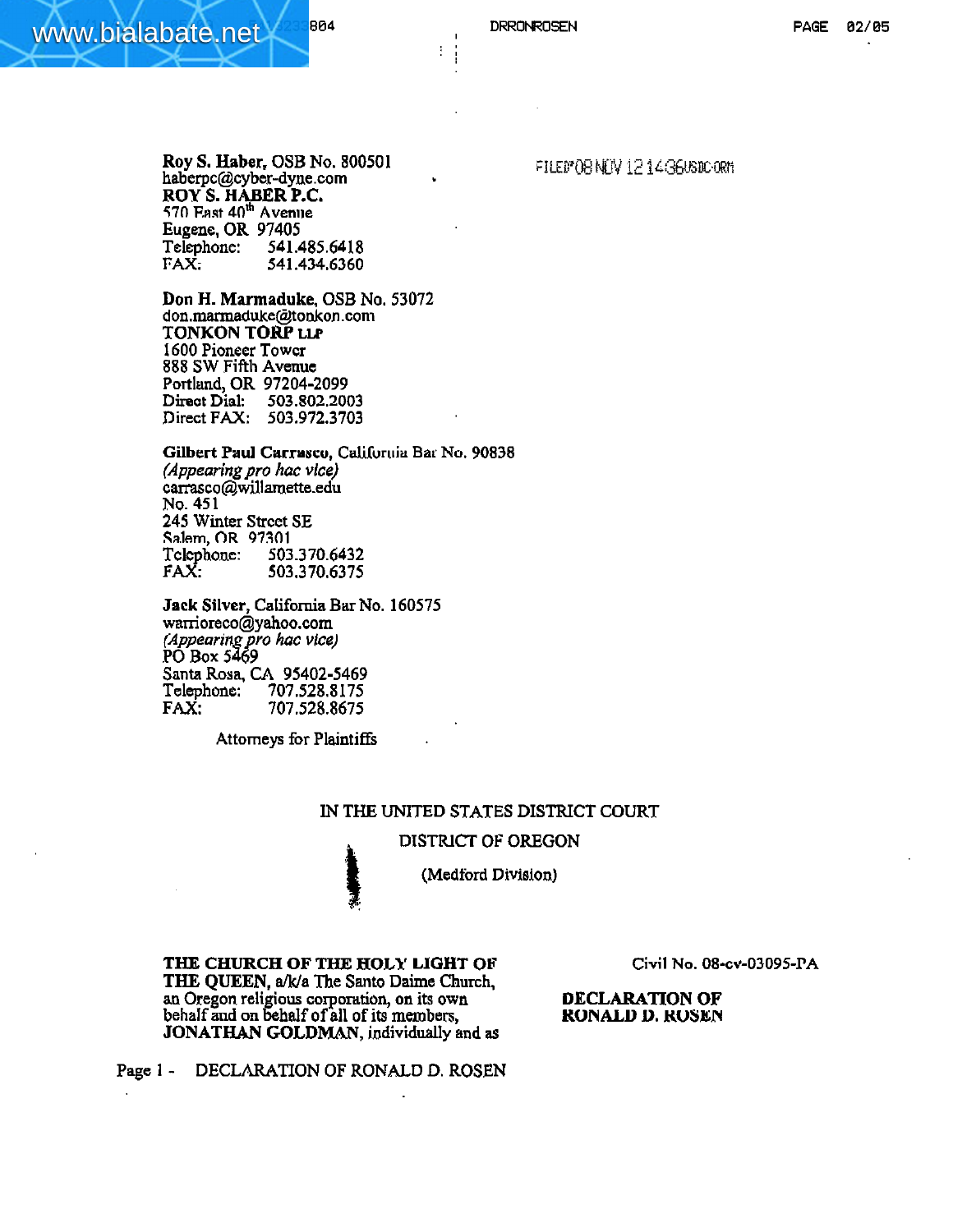#### **Spiritual Leader of the "Santo Daime Chuich," JACQUELYN PRESTIDGE, MARY ROW, M.D., MIRIAM MSEY, ALEXANDRA BLISS YEAGER and SCOTT FERGHSON, members** of the **Santo Dahe Church,**

#### **Plaintiffs,**

V,

**MICHAEL B. MUKASEY, Attorney General nf the United States;** KARIN **J. IMMERGUT, United States Attorney, District** of **Oregon; HENRY M. PAULSON, Secretary of the U.S, Depwtmsnt of the Treasury,** 

### Defendants.

**I, Ronald D. Rostn, state under penalty ofperjury as follows:** 

**1** live and practice medicine in Bend, Oregon. I am a member of the plaintiff **Church (CHLQ). I have asked my lawyer to seek the Court's Order placing my deposition** iu **this case under seal until further order** of **the court. My reasons for this request are based on my great fear that if my deposition is made public I will suffer recriminations that will &illage or dcsmy my** carver **as a physician, and I may be Usrcakncd with amst and**  prosecution **because of my cburch activities. Although my religious practices are** perfectly  $\log_{1}$ , the government claims otherwise and has announced that it may arrest and prosecute **any members of the Santo Daime Church who partake of its sac&ental ofkings at church fiorviccs. Until this dispute is resolved, publicity out of my deposition would be extremdy damaging to my professional career and community life in Bcnd. Reprisals against physicians by the federal government arc not without precedent, such as he threat by the Doparimerit of Justicc against Oregon physicians who administered a Controlled Sabstm.c to dying patients in accordance with the Assisted Aricide Taws tn have their licenses to prescribe Controlled Substances revoked.** 

## **Page 2 - DECLARATION OF RONALD D. ROSEN**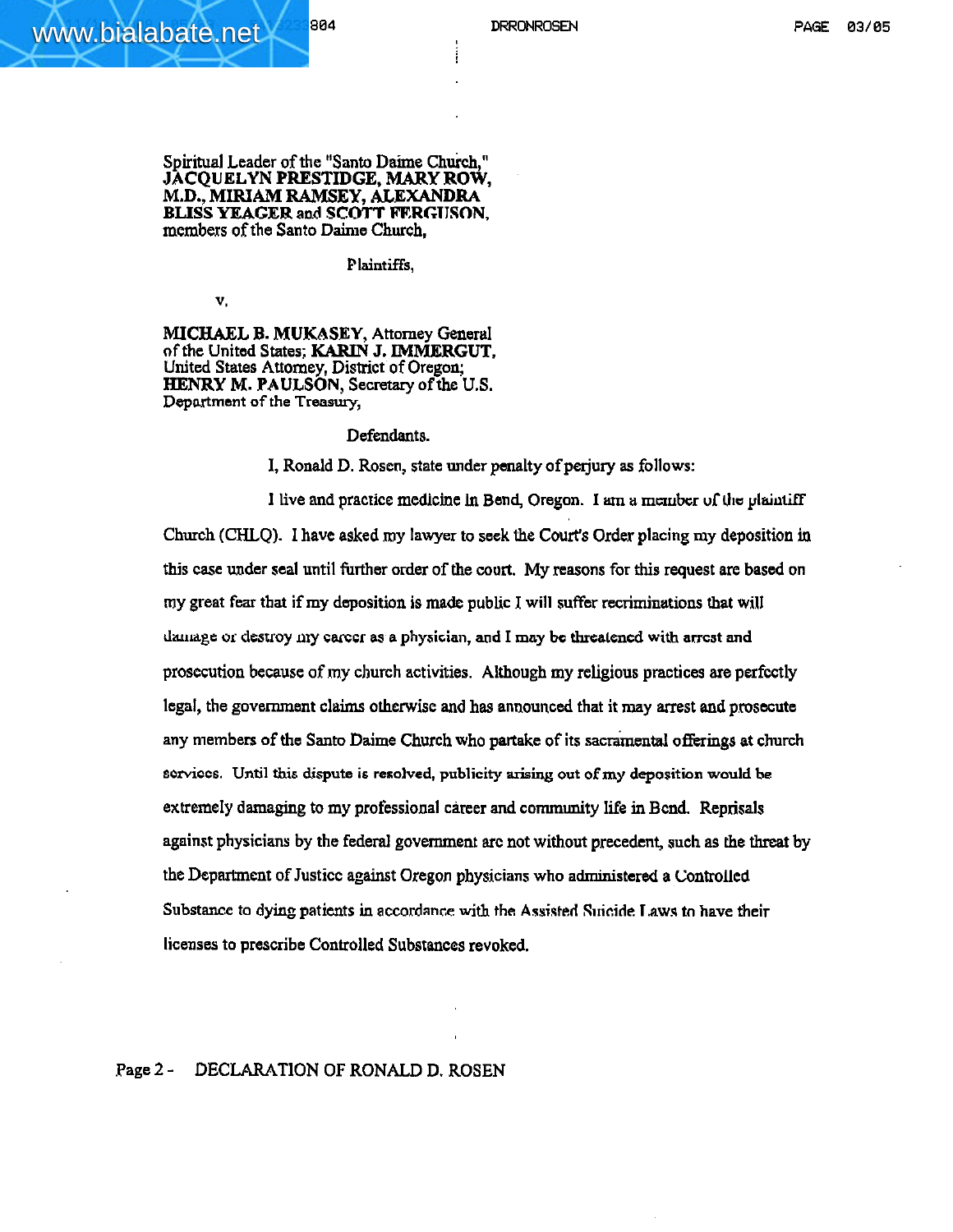www.bialabate.net 804

Pursuant to 28 USC Section 1746, I declare under penalty of perjury that the

foregoing is true and correct to the best of my knowledge and belief.

Dated this  $\frac{114}{11}$  day of November, 2008.

Ronald D. Roject, M.D.

Page 3 - DECLARATION OF RONALD D. ROSEN